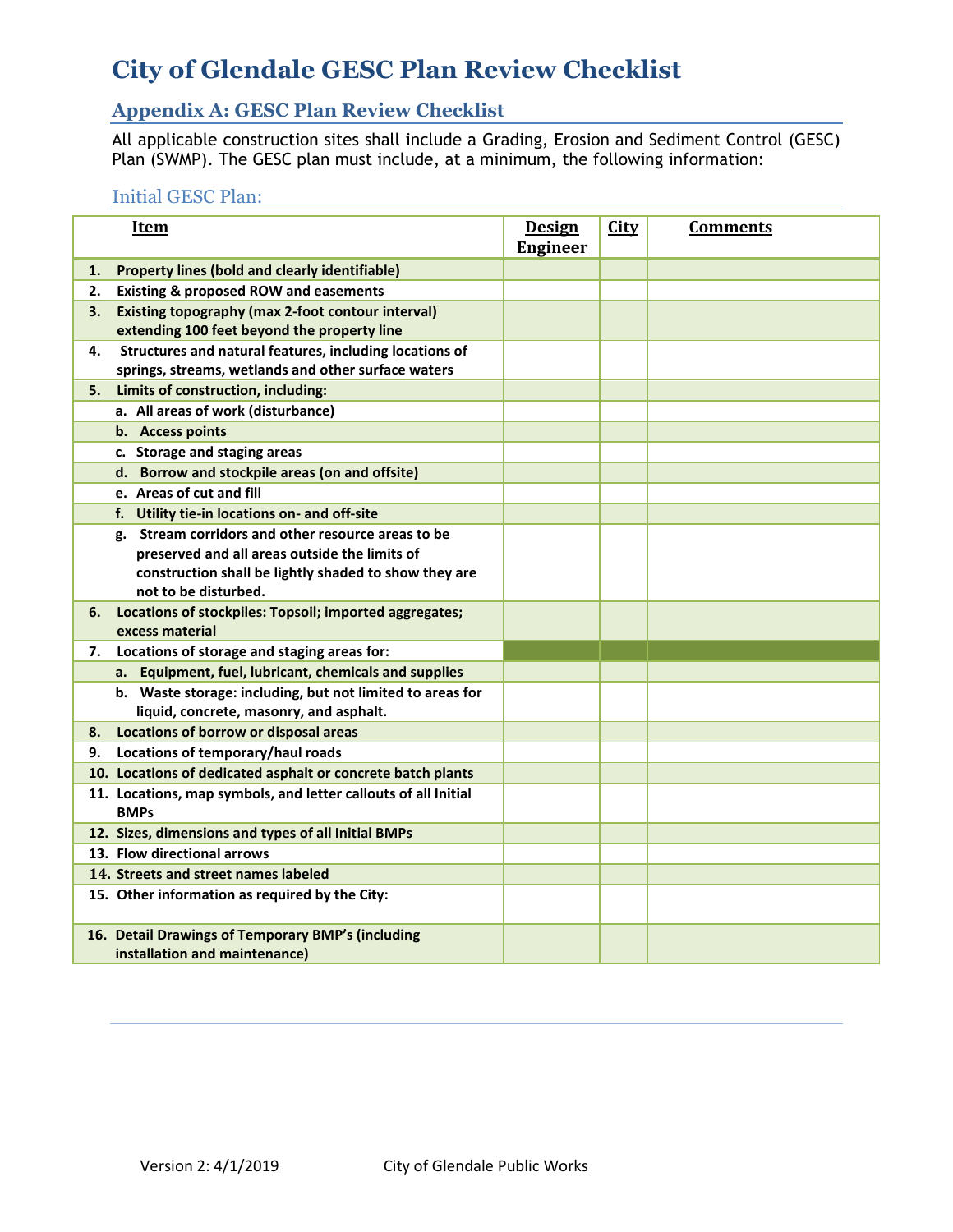## Interim GESC Plan

| <b>Item</b> |                                                                                                      | <b>Design</b><br><b>Engineer</b> | <b>City</b> | <b>Comments</b> |
|-------------|------------------------------------------------------------------------------------------------------|----------------------------------|-------------|-----------------|
| 1.          | Initial Erosion Control Plan BMPs to be screened/faded<br>and dimensions removed                     |                                  |             |                 |
| 2.          | Property lines (bold and clearly identifiable)                                                       |                                  |             |                 |
| 3.          | <b>Existing &amp; proposed ROW and easements</b>                                                     |                                  |             |                 |
| 4.          | <b>Existing topography (faded)</b>                                                                   |                                  |             |                 |
| 5.          | Proposed topography (2-foot contour intervals - heavy<br>solid lines)                                |                                  |             |                 |
| 6.          | Structures and natural features, including locations of                                              |                                  |             |                 |
|             | springs, streams, wetlands and other surface waters                                                  |                                  |             |                 |
| 7.          | Limits of construction, including:                                                                   |                                  |             |                 |
|             | a. All areas of work                                                                                 |                                  |             |                 |
|             | b. Access points                                                                                     |                                  |             |                 |
|             | c. Storage and staging areas                                                                         |                                  |             |                 |
|             | Borrow and stockpile areas (on and offsite)<br>d.                                                    |                                  |             |                 |
|             | e. Areas of cut and fill                                                                             |                                  |             |                 |
|             | f.<br>Utility tie-in locations on- and off-site                                                      |                                  |             |                 |
|             | Stream corridors and other resource areas to be<br>g.                                                |                                  |             |                 |
|             | preserved and all areas outside the limits of                                                        |                                  |             |                 |
|             | construction shall be lightly shaded to show they are                                                |                                  |             |                 |
|             | not to be disturbed.                                                                                 |                                  |             |                 |
| 8.          | Locations of stockpiles: Topsoil; imported aggregates;<br>excess material                            |                                  |             |                 |
| 9.          | Locations of storage and staging areas for:                                                          |                                  |             |                 |
|             | a. Equipment, fuel, lubricant, chemicals and supplies                                                |                                  |             |                 |
|             | b. Waste storage: including, but not limited to areas for<br>liquid, concrete, masonry, and asphalt. |                                  |             |                 |
|             | 10. Locations of temporary/haul roads                                                                |                                  |             |                 |
|             | 11. Locations of dedicated asphalt or concrete batch plants;                                         |                                  |             |                 |
|             | 12. Locations, map symbols, and letter callouts of all Interim<br><b>BMPs</b>                        |                                  |             |                 |
|             | 13. Sizes, dimensions and types of all Interim BMPs                                                  |                                  |             |                 |
|             | 14. Location of proposed structures                                                                  |                                  |             |                 |
|             | 15. Flow directional arrows                                                                          |                                  |             |                 |
|             | 16. Streets and street names labeled                                                                 |                                  |             |                 |
|             | 17. Locations of all drainage and water quality features and                                         |                                  |             |                 |
|             | facilities, paved areas, retaining walls, cribbing and other                                         |                                  |             |                 |
|             | permanent features                                                                                   |                                  |             |                 |
|             | 18. Standard notes:                                                                                  |                                  |             |                 |
|             | a. Reference to legend of BMPs and symbols                                                           |                                  |             |                 |
|             | b. Shaded BMPs from Initial stage                                                                    |                                  |             |                 |
|             | c. See Construction Plans for permanent drainage<br>facilities                                       |                                  |             |                 |
|             | 19. Other information as required by the City:                                                       |                                  |             |                 |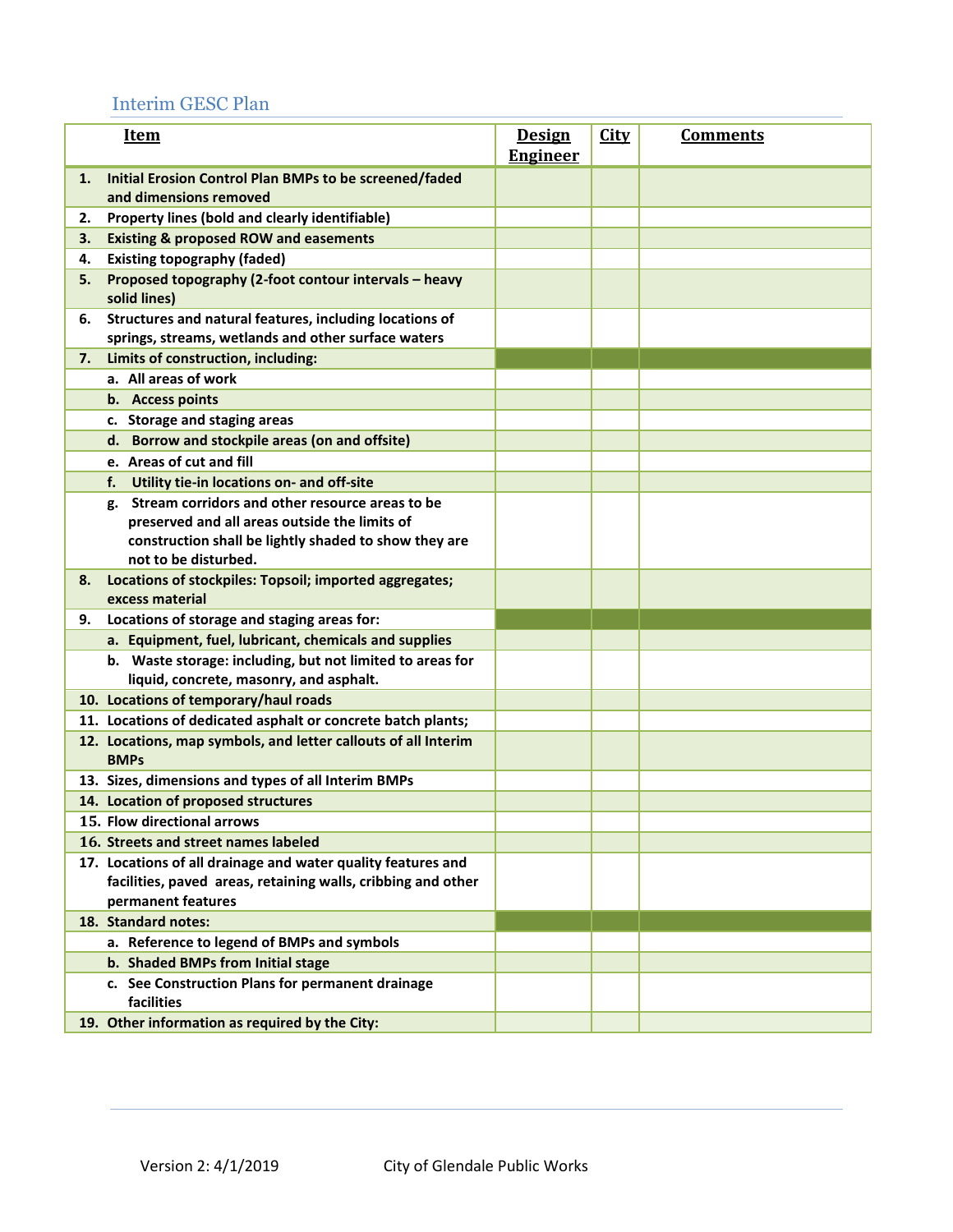#### Final GESC Plan

| <u>Item</u>                                                                 | <b>Design</b>   | <b>City</b> | <b>Comments</b> |
|-----------------------------------------------------------------------------|-----------------|-------------|-----------------|
|                                                                             | <b>Engineer</b> |             |                 |
| 1. Initial and Interim BMPs to be screened/faded and<br>dimensions removed  |                 |             |                 |
| 2. Label any Initial and Interim BMPs to be removed and areas<br>stabilized |                 |             |                 |
| 3. Property lines (bold and clearly identifiable)                           |                 |             |                 |
| 4. Existing & proposed ROW and easements                                    |                 |             |                 |
| 5. Proposed topography (2-foot contour intervals - heavy solid<br>lines)    |                 |             |                 |
| 6. Structures and natural features                                          |                 |             |                 |
| 7. Limits of construction to be stabilized, including:                      |                 |             |                 |
| a. All areas of work                                                        |                 |             |                 |
| b. Access points, temporary/haul roads                                      |                 |             |                 |
| c. Storage and staging areas                                                |                 |             |                 |
| d. Borrow and stockpile areas (on and offsite)                              |                 |             |                 |
| e. Utility tie-in locations on- and off-site                                |                 |             |                 |
| f. Stream corridors and other resource areas to be preserved                |                 |             |                 |
| 8. Locations, map symbols, and letter callouts of all Final BMPs,           |                 |             |                 |
| including landscaping and other measures                                    |                 |             |                 |
| 9. Sizes, dimensions and types of all Final BMPs                            |                 |             |                 |
| 10. Location of proposed structures                                         |                 |             |                 |
| 11. Locations of all drainage and water quality features and                |                 |             |                 |
| facilities, paved areas, retaining walls, cribbing, planting and            |                 |             |                 |
| other permanent features                                                    |                 |             |                 |
| 12. Show landscaping or reference landscaping plan                          |                 |             |                 |
| 13. Standard notes:                                                         |                 |             |                 |
| a. Reference to legend of BMPs and symbols                                  |                 |             |                 |
| b. See Construction Plans for permanent drainage facilities                 |                 |             |                 |
| 14. Other information as required by the City:                              |                 |             |                 |

#### Standard Plan Notes and Details

A copy of the Standard Notes and Details shall be bound into each set of GESC Documents. Use the City of Glendale Standard notes and either the SEMSWA GESC Drawing Standard Details or the UDFCD Construction BMPs details. Additional details may be used if approved by the City of Glendale.

#### GESC Report

The following information is required to be addressed in the GESC Report:

| <u>Item</u>                                                                                                                                                                                 | <b>Design</b><br><b>Engineer</b> | <b>City</b> | Comment |
|---------------------------------------------------------------------------------------------------------------------------------------------------------------------------------------------|----------------------------------|-------------|---------|
| 1. Cover sheet and signatures                                                                                                                                                               |                                  |             |         |
| 2. Narrative addressing the following general project<br>information:                                                                                                                       |                                  |             |         |
| Name, address (include zip code), telephone of<br>$a_{\cdot}$<br>applicant, City of Glendale case #, and phone # of<br>person preparing SWMP and GESC Plans, if different<br>than applicant |                                  |             |         |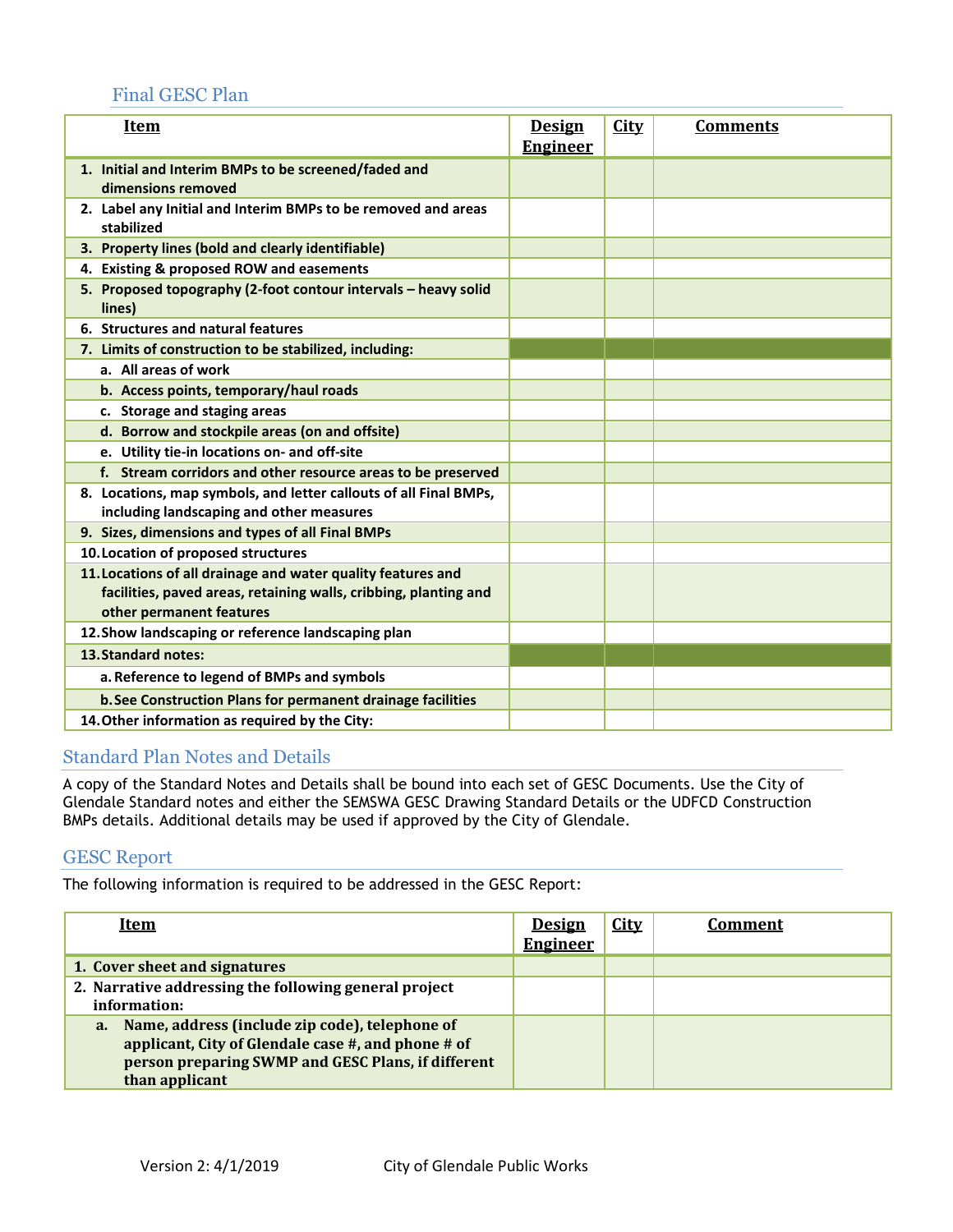| <b>Item</b>                                                                                                                                                                                                                                                                                                                                                                                                                                           | <b>Design</b><br><b>Engineer</b> | <b>City</b> | <b>Comment</b> |
|-------------------------------------------------------------------------------------------------------------------------------------------------------------------------------------------------------------------------------------------------------------------------------------------------------------------------------------------------------------------------------------------------------------------------------------------------------|----------------------------------|-------------|----------------|
| <b>Qualified Stormwater Manager and Alternate: Title</b><br>$\mathbf{b}$ .<br>and name of person(s) who are designated as the site's<br>qualified stormwater manager(s) responsible for<br>implementing the SWMP in its entirety.                                                                                                                                                                                                                     |                                  |             |                |
| <b>Project Description:</b> A brief description of the nature<br>$c_{\cdot}$<br>and purpose of the land-disturbing activity, and the<br>project location including township, range, section and<br>quarter-section, or the latitude and longitude, of the<br>approximate center of the project.                                                                                                                                                       |                                  |             |                |
| d. Areas and Volumes: the total area of the site, the<br>surface area (in acres) of the proposed disturbance. The<br>area of disturbance involved, an estimate of the quantity<br>(in cubic yards) of excavation and fill involved, and haul<br>road information.                                                                                                                                                                                     |                                  |             |                |
| <b>Existing Site Description:</b> A description of the existing<br>e.<br>topography, vegetation, and drainage; a description of<br>any wetlands on the site; and any other unique features<br>of the property.                                                                                                                                                                                                                                        |                                  |             |                |
| f.<br>Adjacent Areas: A description of neighboring areas such<br>as streams, lakes, residential areas, roads, etc., which<br>might be affected by the land disturbance.                                                                                                                                                                                                                                                                               |                                  |             |                |
| Soils: - A brief description of the soils on the site<br>g.<br>including information on soil type and names, mapping<br>unit, erodibility, permeability, hydrologic soil group,<br>depth, texture, and soil structure (This information may<br>be obtained from the soil report for the site, from<br>adjacent sites if acceptable to the County, or the<br>applicable Soil Survey prepared by the Natural Resources<br>Conservation Service (NRCS)). |                                  |             |                |
| Timing/Phasing schedule: A schedule indicating the<br>h.<br>anticipated starting and completion time periods of the<br>site grading and/or construction sequence, including the<br>installation and removal of erosion and sediment control<br>BMPs. Indicate the anticipated starting and completion<br>time periods of individual project phases.                                                                                                   |                                  |             |                |
| 3. Narrative addressing the following Control Measures: A<br>description of the methods that will be used to control<br>erosion, sediment and all other site pollutants. These<br>descriptions should describe how BMPs would address<br>specific site conditions and clarify anything that cannot be<br>clearly shown on Plans. Included should be information on<br>implementation and maintenance.                                                 |                                  |             |                |
| <b>Erosion Control Measures:</b><br>a.                                                                                                                                                                                                                                                                                                                                                                                                                |                                  |             |                |
| <b>Sediment Control Measures:</b><br>$\mathbf{b}$ .                                                                                                                                                                                                                                                                                                                                                                                                   |                                  |             |                |
| Solid Waste (e.g. sediment, gravel, compost, building<br>c.<br>materials, vehicle tracking, construction spoils, trash)                                                                                                                                                                                                                                                                                                                               |                                  |             |                |
| Liquid Waste (e.g. oil, gas, tar, hydraulic fluid)<br>d.                                                                                                                                                                                                                                                                                                                                                                                              |                                  |             |                |
| Concrete, Masonry and Paint Washout (e.g. truck chute,<br>е.                                                                                                                                                                                                                                                                                                                                                                                          |                                  |             |                |
| associated fixtures and equipment)                                                                                                                                                                                                                                                                                                                                                                                                                    |                                  |             |                |
| Sanitary Waste (e.g. worker trash, portable toilets, waste<br>f.<br>piles and dumpsters, etc.)                                                                                                                                                                                                                                                                                                                                                        |                                  |             |                |